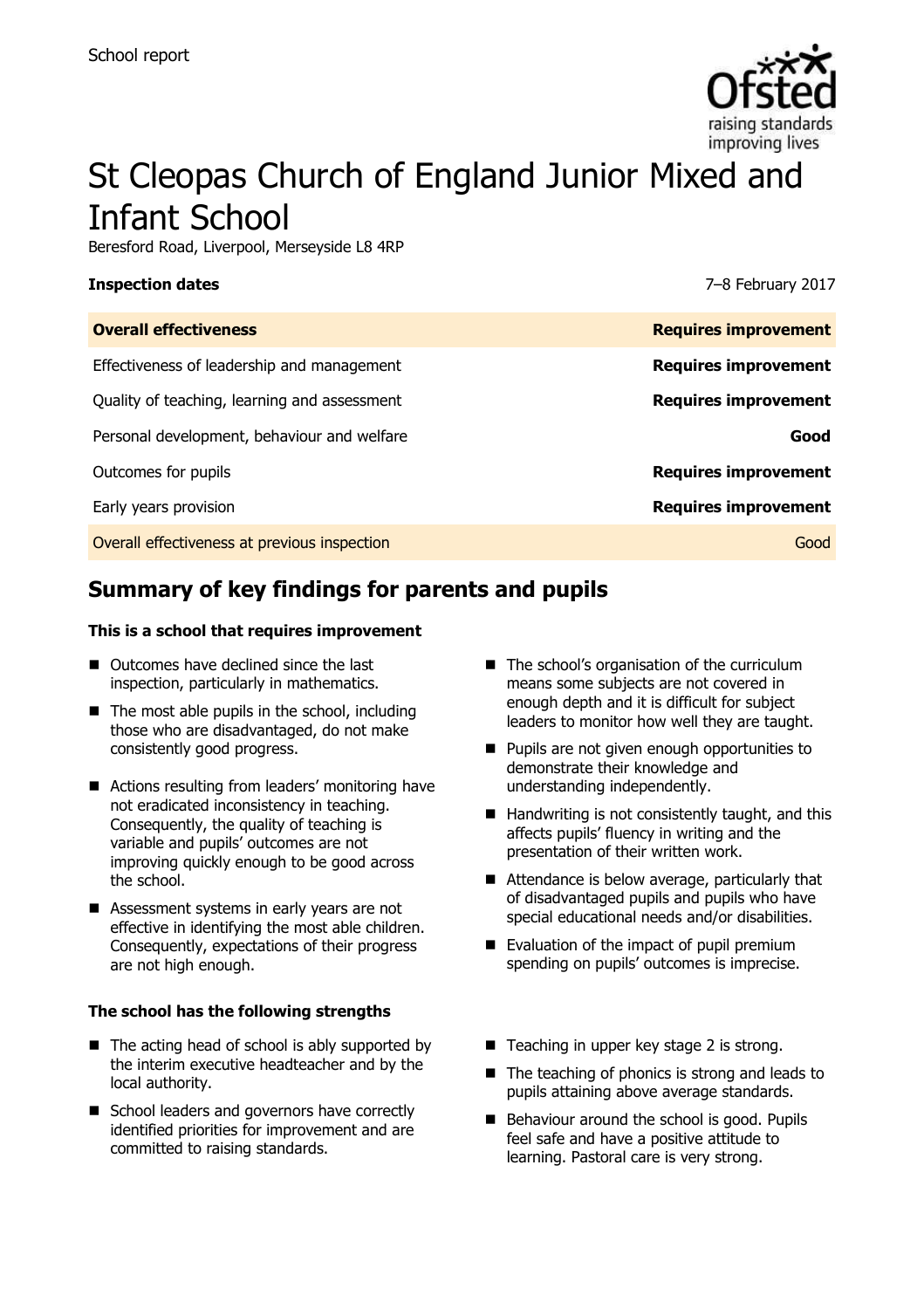

# **Full report**

# **What does the school need to do to improve further?**

- Improve teaching, learning and assessment so that pupils make more rapid progress leading to good outcomes by:
	- ensuring that teachers extend the most able pupils by providing them with work that challenges them to reach the standards of which they are capable
	- providing more opportunities for pupils to demonstrate their knowledge and understanding independently, through extended writing and mathematical problem solving
	- improving the accuracy of assessment of pupils' skills on entry to the early years, to ensure that all pupils, including the most able, are provided with learning opportunities that are challenging
	- developing a systematic approach to the teaching of handwriting to enable pupils to develop fluency.
- **IMPROVE LATER 10 IMPROVE ISOM** and management including governance by:
	- ensuring that the monitoring of teaching leads to swift action to minimise inconsistencies and share the most effective practice in school
	- ensuring that the additional funding provided by the pupil premium has a positive impact on the learning outcomes for disadvantaged pupils
	- improving the organisation of the curriculum to ensure that subjects are covered in appropriate depth and that standards are closely monitored
	- ensuring that governors have a good understanding of how to challenge the school on the achievement of key groups of pupils, such as the most able and disadvantaged
	- improving attendance, particularly of those pupils who are disadvantaged or have special educational needs and/or disabilities.

An external review of how the pupil premium grant is used should be undertaken to establish how this aspect of the school's work may be improved.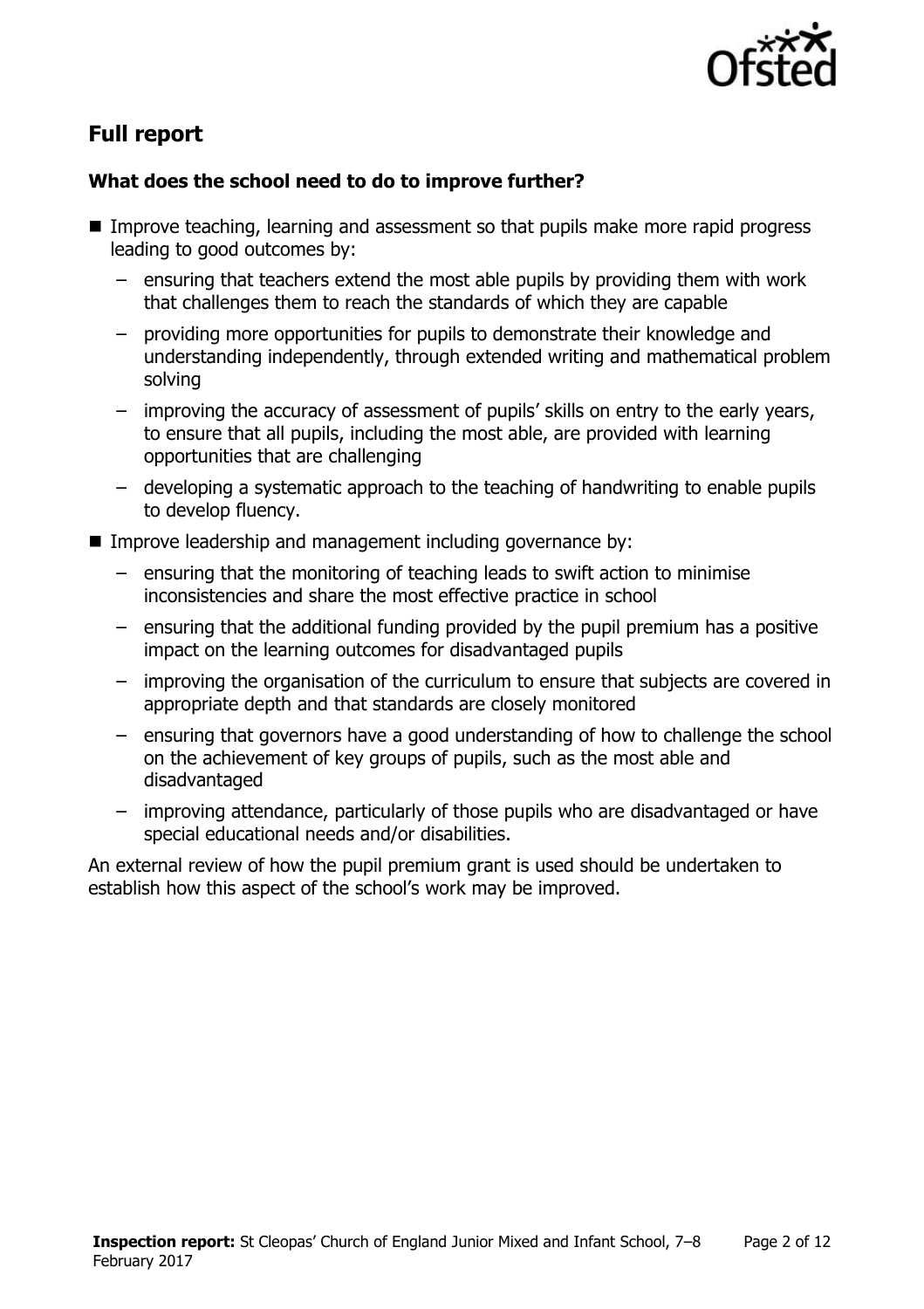

# **Inspection judgements**

### **Effectiveness of leadership and management Requires improvement**

- Leaders and managers have not minimised inconsistencies in teaching, learning and assessment across the school. They have developed systems for monitoring teaching and learning. However, this work has not led to swift and effective action being taken in the light of their findings.
- The school has been through an unsettled time during which leadership responsibilities have been reorganised. Some leaders are still developing their skills and the impact of their work is not fully evident.
- The executive headteacher's leadership has been welcomed by the school. He has introduced systems to help the school improve, including the more effective targeting of support for groups of pupils. However, recent initiatives are too new for their impact to be evident in pupils' outcomes.
- The additional funding for disadvantaged pupils is not used to its full potential to ensure raised standards for this group of pupils. The impact of actions is not measured precisely enough and so leaders do not know how effective specific programmes of support are in accelerating the progress of pupils.
- The curriculum includes all the required subjects and is supported by a range of extracurricular activities and visits. Teachers work hard to make subjects meaningful and enjoyable for pupils. However, leaders have difficulty checking standards in some subjects, other than mathematics and English, to ensure that they are covered in enough depth.
- **Pupils learn about British values and embody tolerance and respect through their** behaviour. Some of them have difficulty in explaining what the values mean.
- The school's assessment system is new and fit for purpose. The assessment lead is knowledgeable and understands how it needs to be further developed. School leaders acknowledge that data for some classes is not quite accurate, as teachers are grappling to come to terms with new assessment criteria.
- School leaders ensure that the sports premium is used well to help pupils to be active and develop a healthy lifestyle. The sports coordinator's support for teachers has enhanced their skills and confidence in teaching high-quality physical education. There is growing participation in a wide range of competitive and non-competitive sports. The sports coordinator regularly reports to governors on the impact of this work.
- The leader of provision for pupils who have special educational needs and/or disabilities has a good knowledge of the needs of pupils across the school. She liaises effectively with pupils, parents, class teachers and external agencies to ensure that support programmes meet the needs of all pupils. There are effective arrangements in place to support pupils as they move to a new key stage and to high school.
- The local authority has provided the school with considerable support. The school improvement partner has an accurate view of the school's strengths and weaknesses. Her work with leaders has a sharp focus on improving teaching and learning.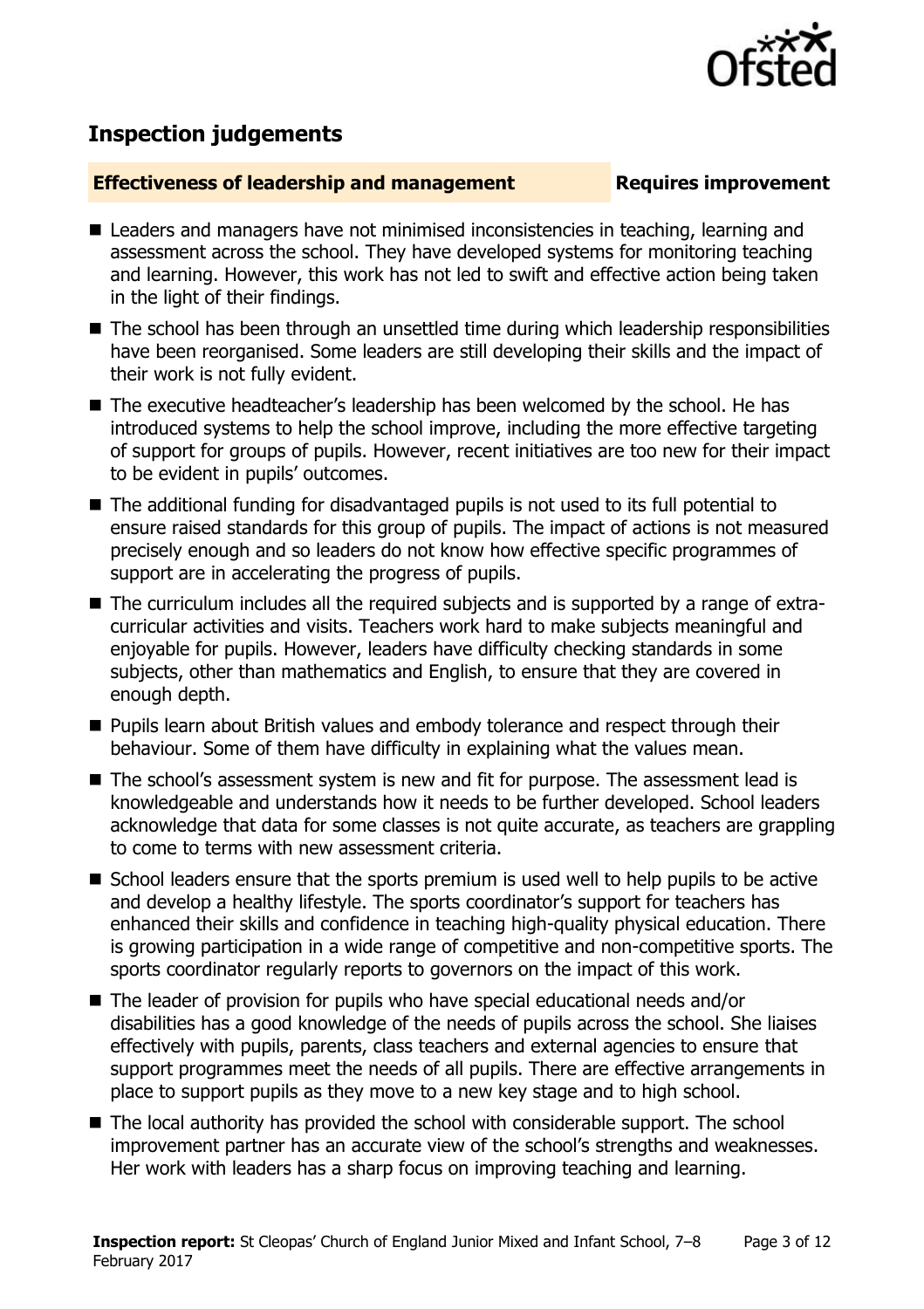

- Most parents are supportive of all aspects of the school's work. They find school leaders and teachers approachable, and those in difficult situations comment positively on the support they have received from the staff in the school.
- The school's work to promote pupils' spiritual, moral, social and cultural development is rooted in its ethos. The school's motto, 'Live, Laugh, Learn', is a reference point in the daily lives of the staff and pupils.
- Responses to the staff survey show that the morale of staff is high and that they are proud to belong to the school and support its leaders.
- Staff value the increased opportunities for professional development that are helping them to develop consistency in teaching and learning across the school.
- **Performance management arrangements are rigorous and focused on improving the** quality of teaching and pupil outcomes.
- The school has benefited from considerable support from the local authority. This has included training for teachers and support for middle leaders and governors. The local authority keeps the school's work under close review. By engaging the executive headteacher, the diocese has bolstered leaders' capacity to secure improvement.

# **Governance of the school**

- Governors recognise that standards are not as good as they should be and have welcomed the support from the diocese to secure interim leadership for the school that is accelerating its improvement.
- Governors are very committed to the school, its pupils and families. They take their role seriously, and have an improving knowledge and understanding of the work of the school and priorities for improvement. Governors are now asking challenging questions about pupils' progress but, as yet, have a limited view of the progress of groups, particularly the most able and the disadvantaged pupils.
- Governors have completed relevant training and take their duties with regards to safeguarding pupils very seriously.
- Governors have not ensured that the school's website complies with requirements. It does not currently publish the information required to comply with The School Information Arrangements 2016. Governors have not recognised that some of the policies are outdated and that parents are not sufficiently informed about the curriculum.

# **Safeguarding**

- $\blacksquare$  The arrangements for safeguarding are effective.
- Staff are vigilant; they have a good awareness of the indicators of possible abuse and the procedures to follow should they have concerns about a child's welfare. All staff receive high-quality training and regular updates.
- The safeguarding leader ensures that all policies and procedures are in place and understood by all staff. She is proactive in ensuring a school climate where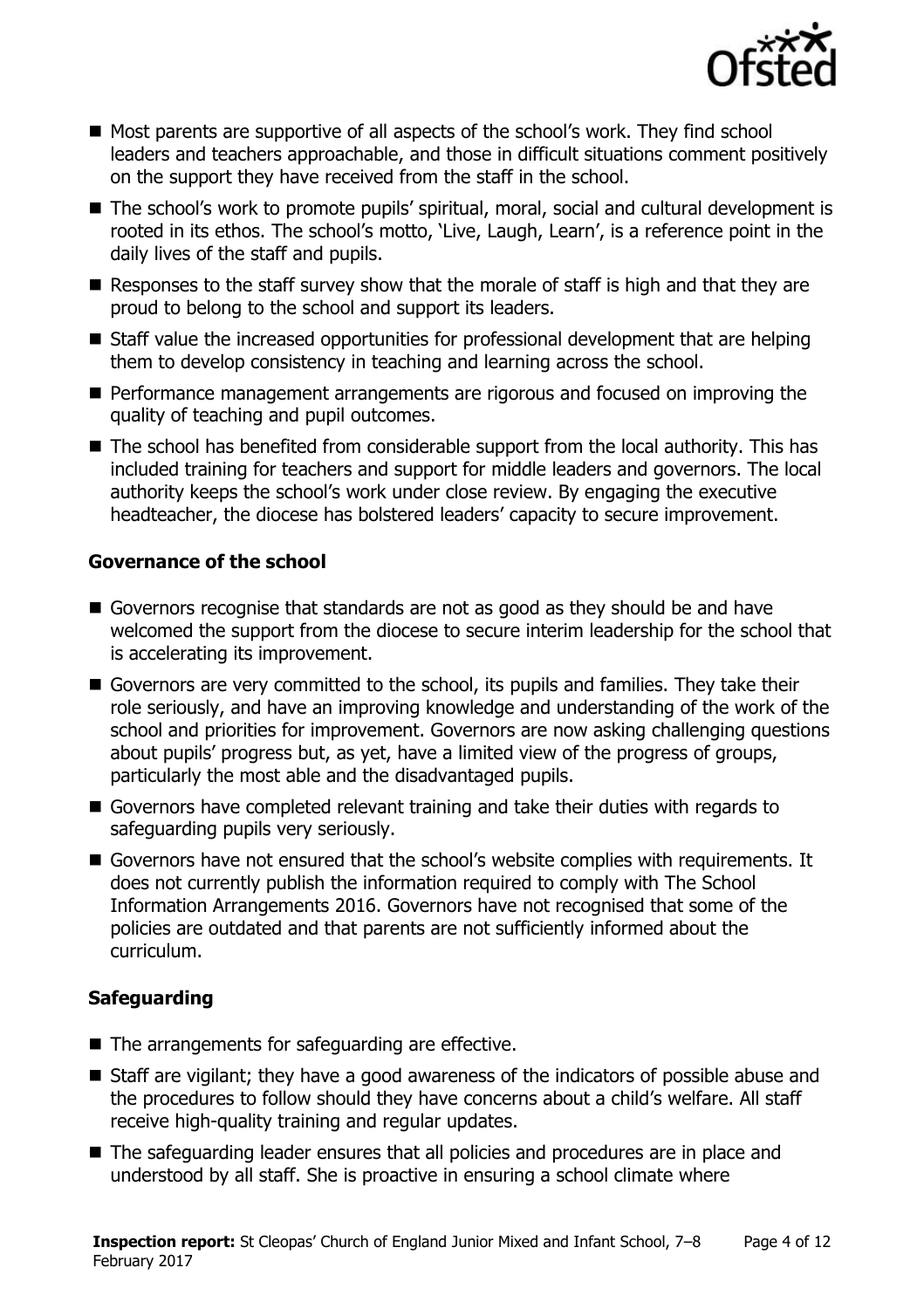

safeguarding is paramount. She works closely with external agencies responsible for keeping children safe, and is persistent in following up any concerns.

- The checks made on staff who are new to post meet requirements.
- **Pupils say they feel safe. They talk to adults in school if they have a problem because** they trust adults to help them.

# **Quality of teaching, learning and assessment Requires improvement**

- Teaching does not routinely meet the needs of pupils of different abilities. Assessments are regularly made to see what pupils can and cannot do. However, this information is not used sharply enough to ensure that the work that is planned for pupils is matched to what pupils need to learn. In particular, the most able pupils are not always given work that is challenging.
- Teachers' expectations of pupils' work are not consistently high. For example, teachers do not insist on the essentials of writing, such as high-quality presentation. Letter formation and handwriting are not taught systematically. As a result, pupils do not make good progress in these areas.
- In some classes, pupils have insufficient opportunities to sustain extended writing or to solve mathematical problems independently.
- The teaching of mathematics is variable. Some teaching challenges pupils effectively and leads to pupils being able to understand mathematical concepts and develop problem-solving skills. However, in other instances teaching does not deepen pupils' thinking because they are set work that is too easy.
- The vast majority of teaching assistants are effective in supporting pupils' learning. They work with groups and individuals, providing appropriate support and challenge. There is, however, some variability in the effectiveness of deployment of support staff.
- Collaborative work is strong, and pupils enjoy learning with their peers. In one key stage 2 lesson, pupils were learning to construct a balanced argument around whether it would be a good idea to wear slippers in class. Pupils rehearsed and developed their ideas together. They commented that this way of learning was fun and it helped them to structure their argument before writing it down.
- Pupils who have special educational needs and/or disabilities are taught well and make good progress. They receive carefully tailored support to enable them to develop the specific skills they require. The sensory nurture room and 'round house' playground facility meet the needs of vulnerable pupils. Consequently, pupils who have struggled to cope with learning and social situations have been taught to manage their emotions and behaviour successfully, so they are able to work and play alongside their peers.
- Phonics teaching is strong in key stage 1. Lessons are well structured and lively. The teaching is highly focused and well matched to the needs of the pupils. There are high expectations of learning and behaviour. Pupils work with enthusiasm and make good progress.
- **Pupils are encouraged to read and they are increasingly doing so with fluency and** understanding. They talk enthusiastically about authors and books they enjoy reading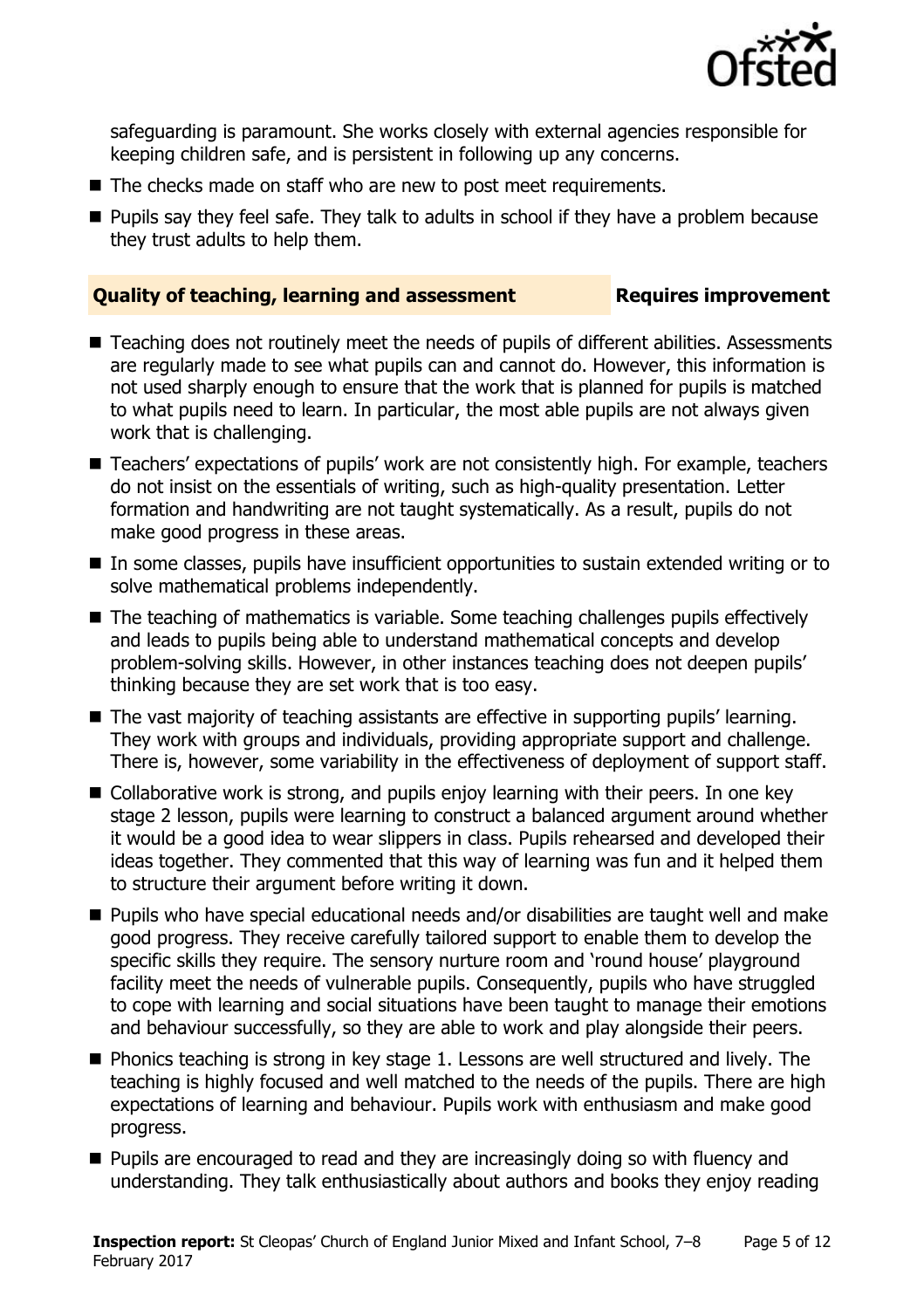

at home and in school. The well-equipped school library is an engaging environment the children enjoy using.

The school's approach to the curriculum engages learners. One year group was learning about the human body. The pupils took the role of 'trainee surgeons' and researched the major organs of the body and their function. They made links with art and produced highly effective images of the heart.

# **Personal development, behaviour and welfare Good**

# **Personal development and welfare**

- The school's work to promote pupils' personal development and welfare is good.
- Pastoral care is strong. Parents agree that their children are well looked after and staff are approachable if they have any concerns. One parent, new to school, commented, 'my son only started two weeks ago, he has well settled and enjoys coming to school every day'. Another parent said, 'I would recommend this school to anyone, it is such a lovely nurturing environment.'
- **Pupils are respectful and tolerant of each other. They warmly welcome new arrivals to** school, they help them to settle quickly and make them feel part of the wider school family. They respect one another's different beliefs, including by sharing their personal knowledge of Christianity and Islam during religious education lessons.
- **Pupils are enthusiastic learners who enjoy coming to school and are happy to talk** about their work. They are keen to learn.
- **Pupils feel safe in school and know how to stay safe. They are aware of the dangers of** the internet and how to keep themselves safe online. Pupils are aware of different types of bullying and the distress this can cause. They say that bullying is rare and, if it does happen, it is dealt with quickly and effectively. They understand their role in preventing bullying and bad behaviour.
- The school's motto, written by the children, is 'Live, Laugh, Learn'. Pupils clearly understand the values it promotes, of growing up with a healthy attitude to life.

# **Behaviour**

- The behaviour of pupils is good.
- **Pupils say that behaviour in class and around school is good and parents agree with** this view. Pupils are polite, well-mannered and welcoming to visitors.
- The school is an orderly place. Playtimes and lunchtimes are organised effectively and pupils behave well as they move around the school.
- From the early years and throughout the school, children's behaviour is good. Pupils work well together, and they cooperate and support each other. A whole-school assembly led by the vicar exemplified this; pupils entered the hall calmly, they sang together and eagerly answered questions, taking time for quiet reflection at the end.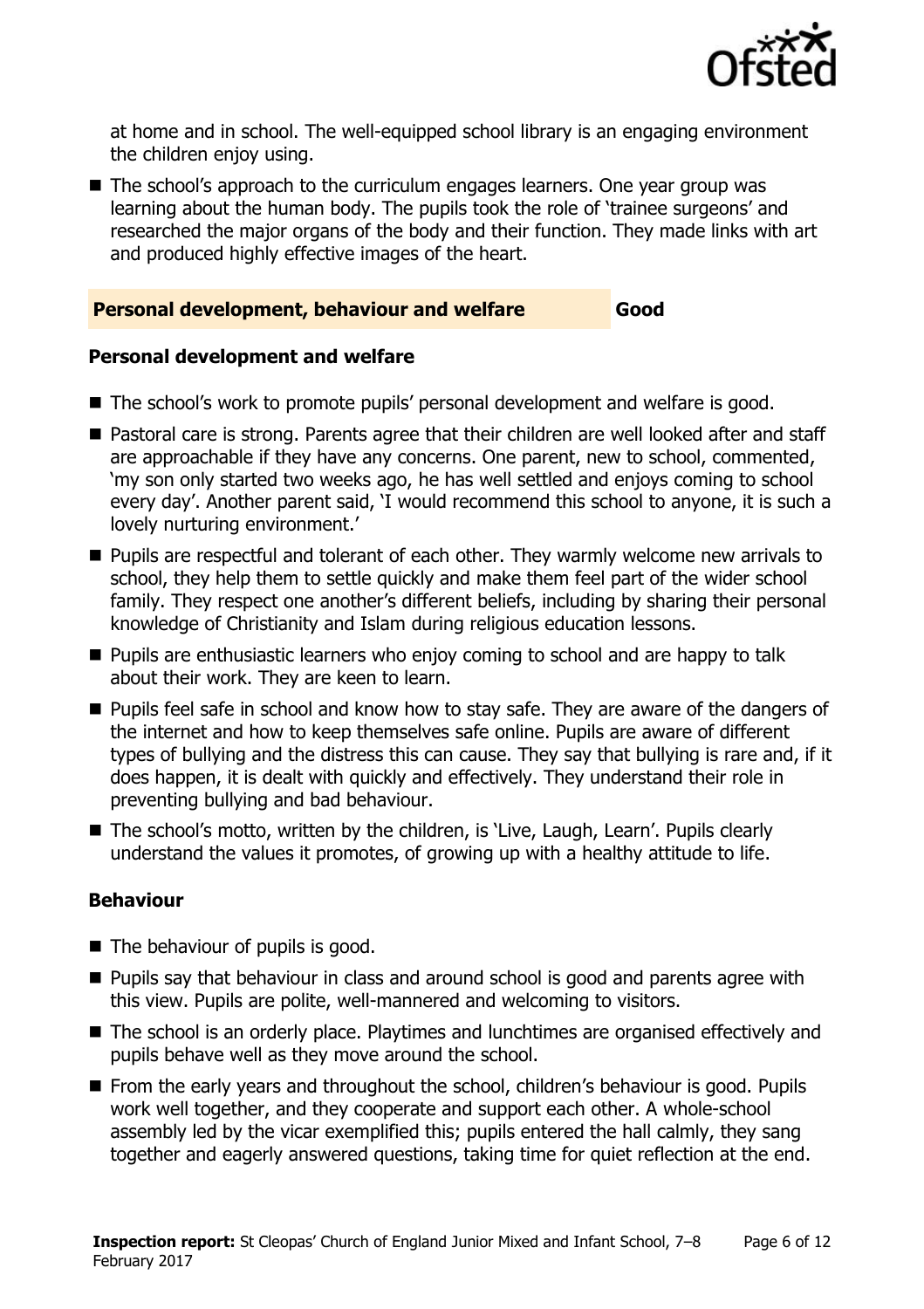

- No pupils have been excluded from school for poor behaviour.
- Attendance is below average, and persistent absence remains high for disadvantaged pupils and those who have special educational needs and/or disabilities. The school is addressing this issue through its on-going work with families. As a result of the dedicated support provided by the school, there are a significant number of individual cases where attendance has improved.

# **Outcomes for pupils Requires improvement**

- Outcomes have declined since the last inspection. The pupils who left in 2016 made broadly average progress in reading and writing, but their progress in mathematics was weak and the school was in the lowest 10% of schools nationally on this measure. The proportion of pupils attaining the higher level in reading and maths was below the national average.
- The proportion of disadvantaged pupils attending the school is high. The pupil premium funding has not improved outcomes sufficiently for this group of pupils. In 2016, disadvantaged pupils performed less well than others nationally in reading, writing and mathematics. The most able disadvantaged pupils do not achieve highly enough. In 2016, no disadvantaged pupil attained the higher standard in reading or mathematics.
- The proportion of pupils attaining the expected standard in English grammar, punctuation and spelling in 2016 was below the national average.
- Attainment at the end of key stage 1 was below average in reading, writing, mathematics and science in 2016. There are indications of an improving picture for pupils currently in key stage 1.
- Outcomes in early years have improved over the last three years, although the proportion of pupils achieving a good level of development is still below the national average.
- Results in phonics screening at the end of Year 1 have improved and are well above the national average.
- In key stage 2, progress is strong where pupils are engaged in their learning and receive appropriate challenge, particularly in Years 5 and 6. The school's current data indicates an improvement in the progress of mathematics in key stage 2.
- Pupils who have special educational needs and/or disabilities make good progress from their starting points in response to the support they receive.

# **Early years provision**

- A high proportion of children join the nursery and reception classes with knowledge and skills that are lower than those typical for their age. During their time in the early years, all groups make steady progress.
- The proportion of children achieving a good level of development has risen over the last three years but is still below the national average. Consequently, a significant proportion of children are not ready for their transition into Year 1. Disadvantaged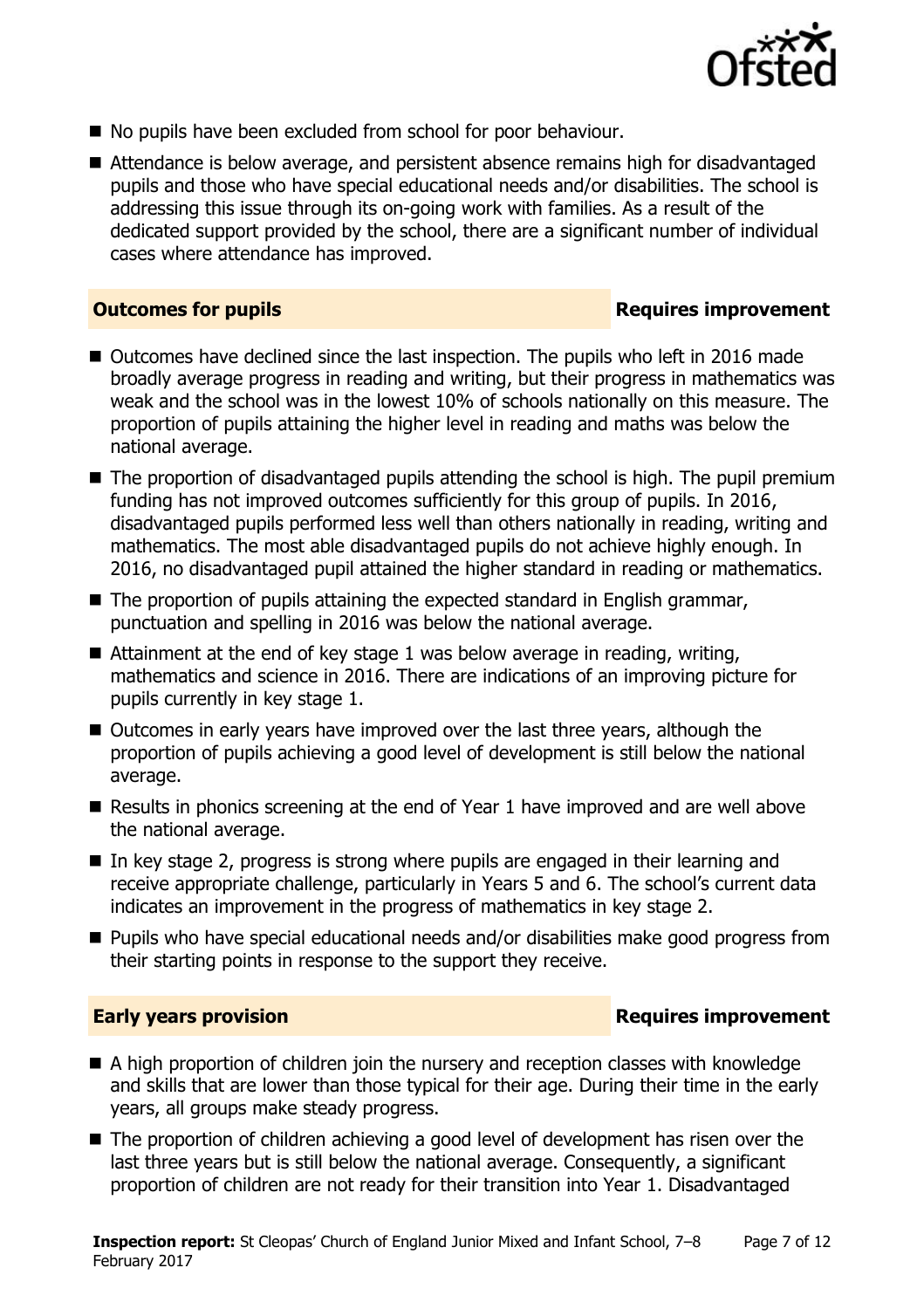

children do not achieve as well as others, and boys do not achieve as well as girls.

- In 2016, all Reception children were assessed as having skills below those typical for their age. Although most children's skill levels are below typical, some children's skills are better developed than this. Assessment of children's skills on entry to the early years is not totally accurate and limits expectations, especially for the most able. This aspect of early years requires improvement.
- Teachers' questioning is effective in encouraging children to talk about their ideas. There are good opportunities for children to use mental mathematics skills. There is, however, a lack of challenge for the most able. In a mathematics lesson, where children were working with numbers up to 10, assessment records showed the most able pupils had mathematical skills higher than this on entry to Reception.
- Teachers are engaging and enthusiastic. They have good relationships with the children. Children's behaviour is good and well managed. Children are calm. They take turns, they cooperate well and they respect each other. Staff work hard to develop children's personal, social and emotional skills.
- Routines are well established from the start of nursery, and children quickly develop independence. They enjoy learning and are safe.
- Leaders have identified writing as an area for development in the early years. Children's letter formation is not developed consistently well.
- Children enjoy choosing activities, particularly indoors. Independent learning areas are well set out and reflect each of the areas of learning. However, the activities provided outside do not always interest or challenge children. The outdoor environment does not interest some of the pupils, particularly girls.
- Early years' staff establish good relationships with parents to encourage children's learning and development. The recent 'build a bridge of books' project has successfully strengthened the links between the home and school by engaging and involving parents in making and using books with their children.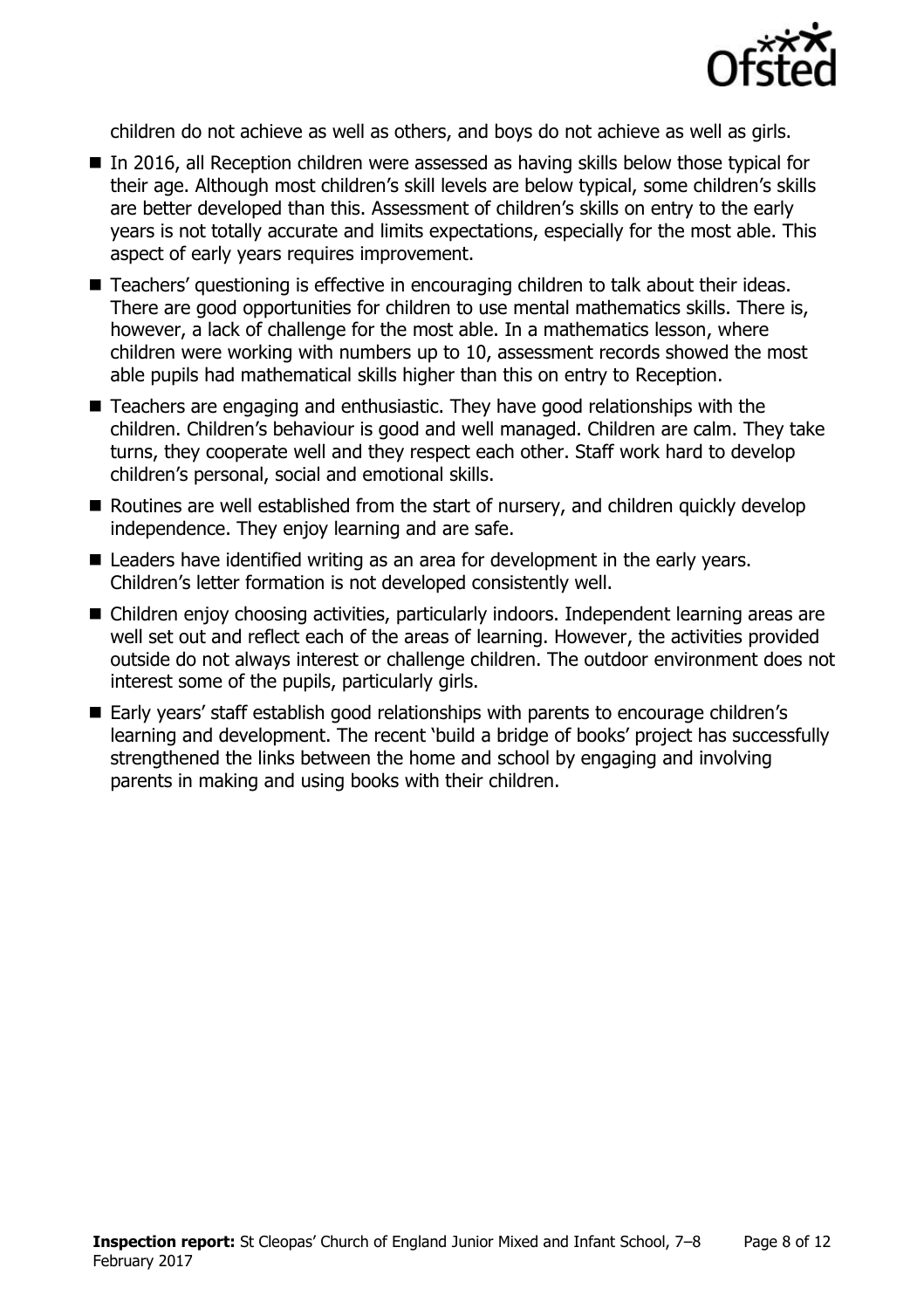

# **School details**

| Unique reference number | 104613    |
|-------------------------|-----------|
| Local authority         | Liverpool |
| Inspection number       | 10024155  |

This inspection was carried out under section 8 of the Education Act 2005. The inspection was also deemed a section 5 inspection under the same Act.

| Type of school                      | Primary                                |
|-------------------------------------|----------------------------------------|
| School category                     | Voluntary controlled                   |
| Age range of pupils                 | 3 to 11                                |
| Gender of pupils                    | Mixed                                  |
| Number of pupils on the school roll | 248                                    |
| Appropriate authority               | The governing body                     |
| Chair                               | <b>Alison Mills</b>                    |
| Acting head of school               | Ian Fitzgerald                         |
| Telephone number                    | 0151 727 1725                          |
| <b>Website</b>                      | www.stcleopas.co.uk                    |
| Email address                       | cleopas-ao@st-cleopas.liverpool.sch.uk |
| Date of previous inspection         | 14-15 <sup>th</sup> May 2013           |

# **Information about this school**

- St Cleopas is an average-sized primary school with a nursery.
- $\blacksquare$  The proportion of pupils who have special educational needs and/or disabilities is above the national average.
- The proportion of pupils who are eligible for pupil premium funding is higher than in other schools nationally.
- The school does not meet requirements on the publication of specified information on its website regarding the curriculum.
- The majority of pupils are of White British heritage.
- The previous headteacher left in December 2016. The deputy headteacher has since taken on the role of acting head of school. The diocese has appointed an executive headteacher on an interim basis. The governors are in the process of appointing a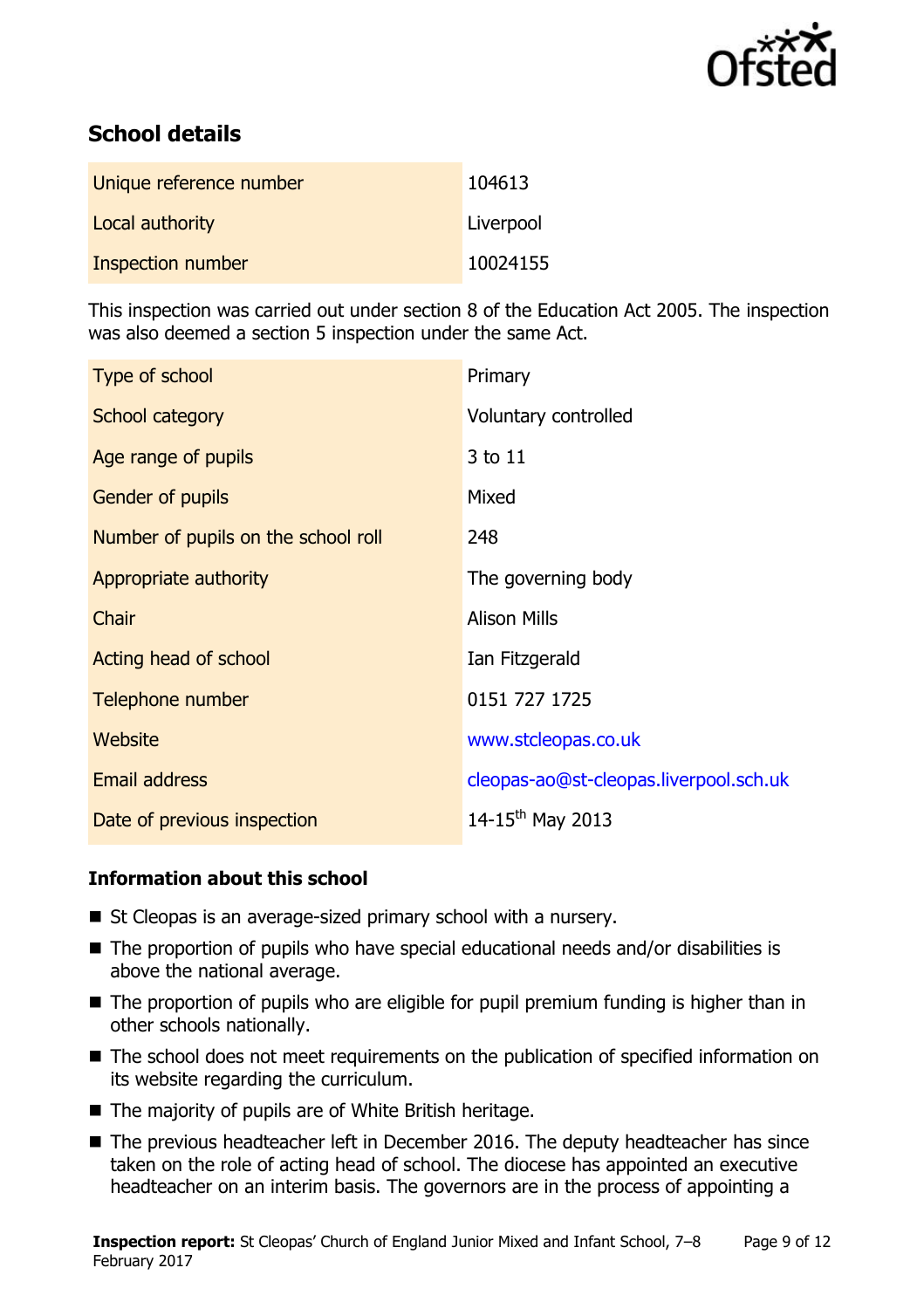

substantive headteacher.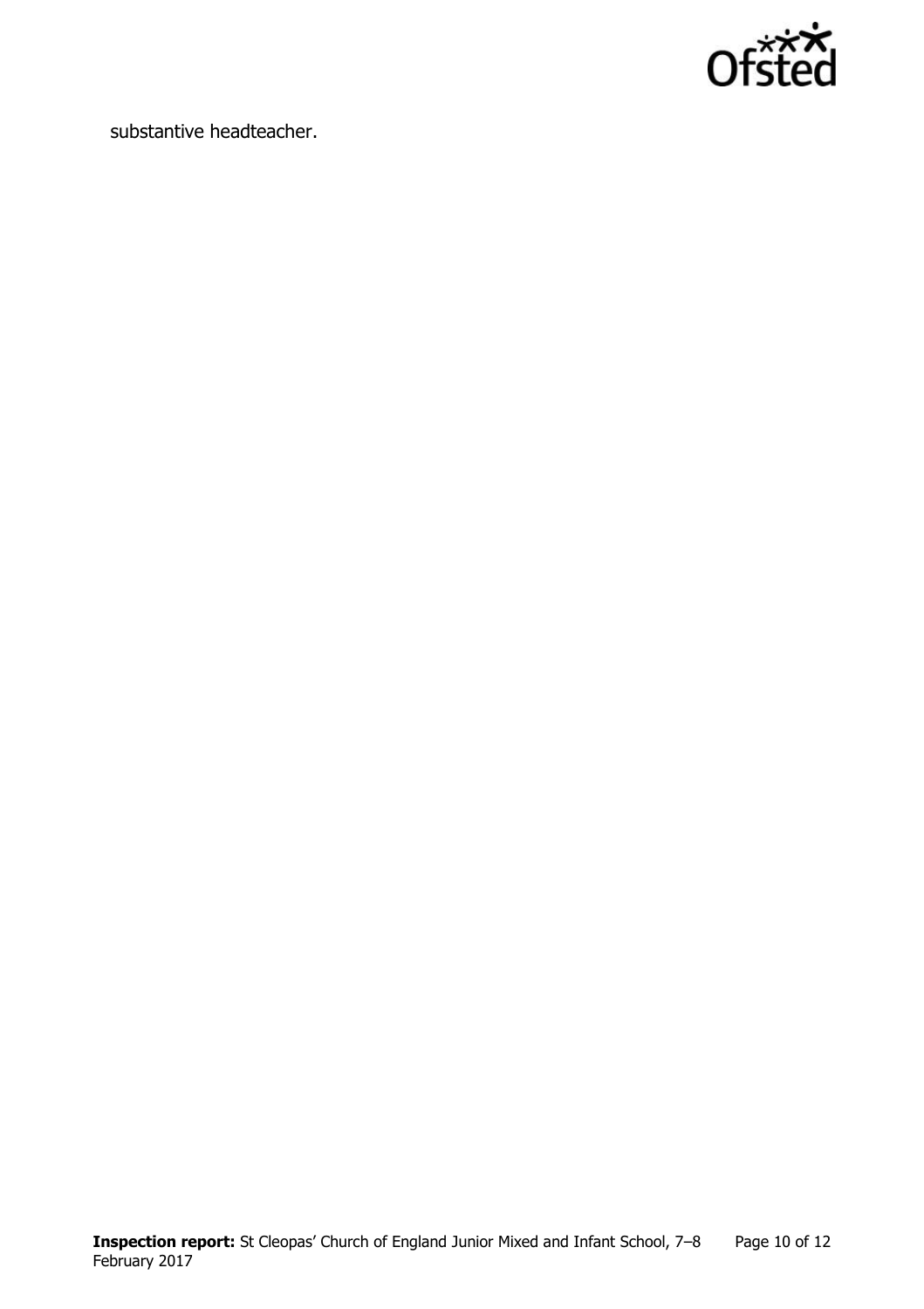

# **Information about this inspection**

- Inspectors observed teaching and learning in all classes. Some observations were undertaken with the acting head of school.
- The inspectors looked at pupils' work, listened to pupils read and talked with pupils about behaviour, learning and safety.
- $\blacksquare$  Meetings were held with the executive headteacher, the acting head of school, teachers with leadership roles, representatives of the governing body, including the chair of the governing body, and two representatives from Liverpool local authority.
- $\blacksquare$  An inspector spoke with parents at the start of the school day and took account of 17 free text responses made by parents.
- Inspectors considered 17 responses made by staff to Ofsted's staff survey.
- There was one response to the pupil questionnaire.

# **Inspection team**

| Aleksandra Hartshorne, lead inspector | Ofsted Inspector |
|---------------------------------------|------------------|
| <b>Moira Atkins</b>                   | Ofsted Inspector |
| <b>Barbara Harrold</b>                | Ofsted Inspector |
| <b>Tina Cleugh</b>                    | Ofsted Inspector |